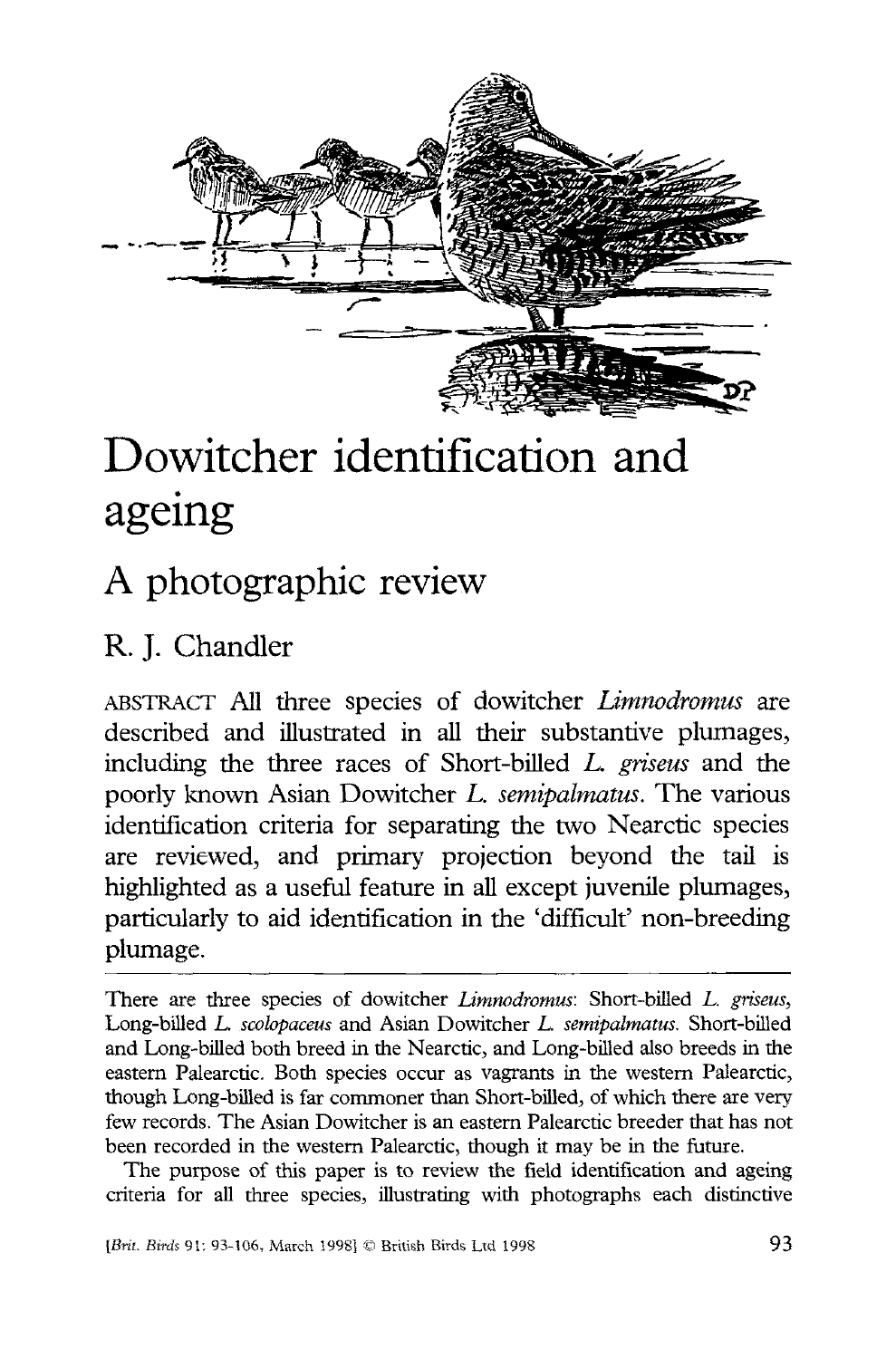subspecies and age-class plumage. There have been several recent detailed discussions of the identification and separation of Short-billed and Long-billed Dowitchers (Wilds & Newlon 1983; Wilds 1990; Jaramillo *et al.* 1991; Jaramillo & Henshaw 1995), which between them cover the identification features of these two species, and it is not intended to repeat the detailed content of those papers. There is, however, no similar review that compares all three species, including Asian Dowitcher.

#### **Breeding and migration**

#### *Short-billed Dowitcher*

There are three races of Short-billed Dowitcher, which breed in separate areas in Alaska and Canada. The 'western' Short-billed Dowitcher *L. g. caurinus*  breeds in coastal southern Alaska, the 'inland' Short-billed Dowitcher *L. g. hendersoni* in central Canada from southeast Yukon to Hudson Bay, and the eastern nominate race *L. g. griseus* in northern Quebec, Labrador and possibly northern Ontario. Unlike Long-billed Dowitcher, whose breeding range extends well into Asia, Short-billed breeds only within North America.

In autumn, the southward migration routes through North America reflect the breeding distribution of the three races. *L. g. caurinus* moves south through the Pacific Coast states to winter from California south to Peru. The bulk of the population of *hendersoni* migrates through the centre of the continent via the eastern Great Plains and the Great Lakes, south to coastal Texas and Louisiana, though some move east to reach the coast from about New Jersey, becoming more numerous farther south. *L. g. griseus* migrates down the eastern seaboard, with a few reaching as far west as Texas. *L. g. hendersoni*  winters from Florida westwards, in the Caribbean and on both coasts of northern South America, while *griseus* winters in southern USA and from the Caribbean south to Brazil (Wilds & Newlon 1983; Hayman *et al.* 1986). Spring migration routes are similar to those taken in autumn.

#### *Long-billed Dowitcher*

The Long-billed Dowitcher breeds in western and northern Alaska and northwest Mackenzie, as well as in Siberia, where the westward range expansion reported by Tomkovich (1992) continues, breeding having now been recorded as far west as the Dudypta river basin, southwestern Taimyr Peninsula (Tomkovich 1996). In autumn, the species migrates down the Pacific coast of North America, through the Great Plains and also eastward to the Atlantic coast, where, like *L. g. griseus,* it becomes more numerous in the south, from New England to Florida. It winters in California, around the Gulf Coast, in Florida and south to Central America (Wilds & Newlon 1983; Hayman *et al.* 1986). Since its breeding range overlaps with that of Curlew Sandpiper *Calidris ferruginea,* one cannot help wondering if some Long-billed Dowitchers might not migrate westward with the Curlew Sandpipers, rather than eastward to winter in southern North America. Spring migration is generally along more westerly routes, with few individuals appearing east of the Mississippi.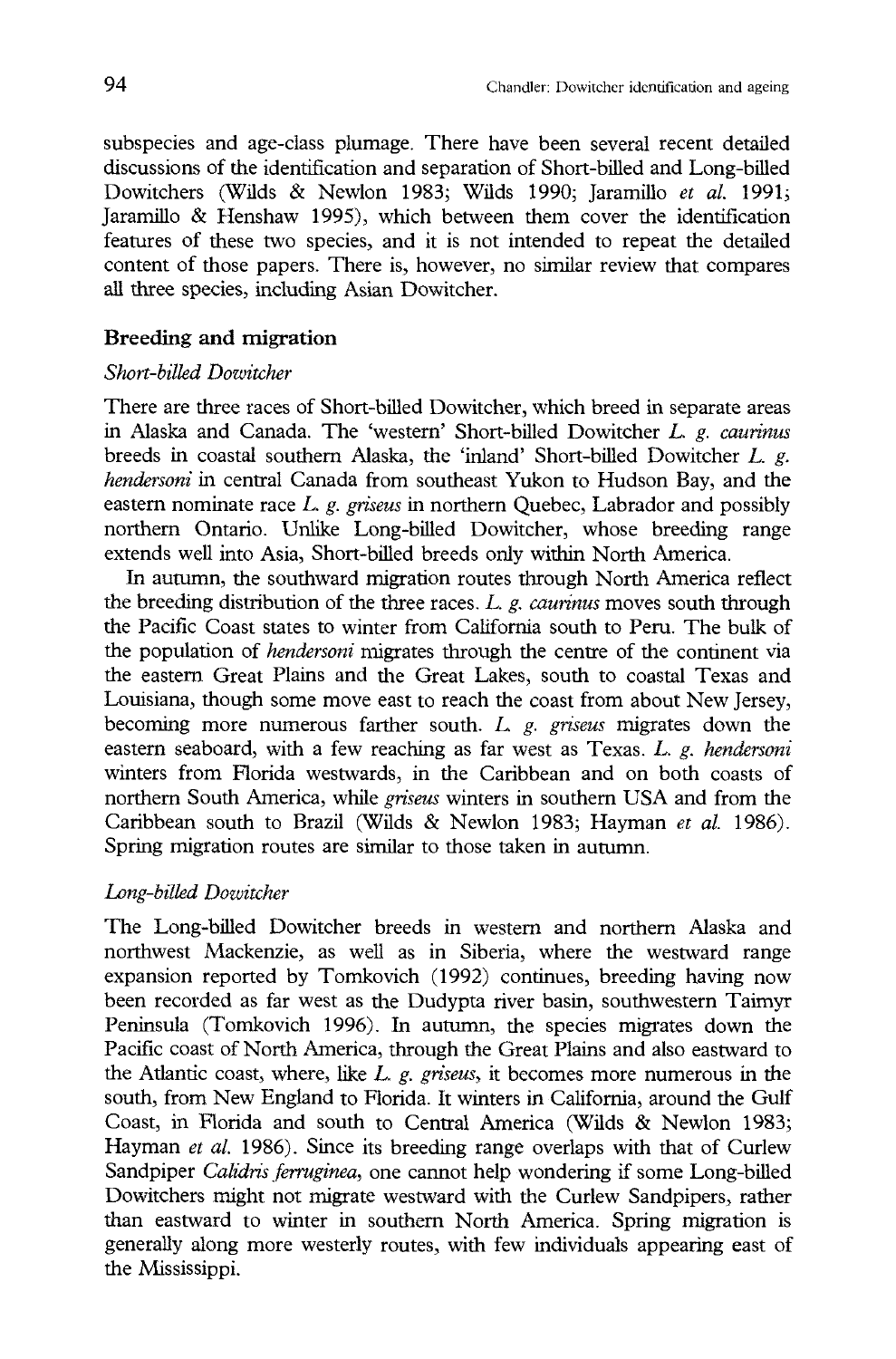#### *Asian Dowitcher*

Asian Dowitchers breed between about 50°N and 62°N, in the valleys of the Ob and Irtysh at about 68°E in Siberia, to about 134°E in Manchuria (e.g. Sibley & Monroe 1990). They winter mainly in Southeast Asia, particularly in Sumatra, and in smaller numbers as far south as Australia, and occur regularly on passage in Hong Kong and in Thailand, and less commonly in Japan. The most westerly records of vagrants are in Aden in August 1958 (Paige 1965) and at Lake Nekuru, Kenya, in November 1966 (Smart & Forbes-Watson 1971). The size of the population is in some doubt: estimates of the World population have in the past been of the order of 5,000 individuals, but a count of about 13,000 wintering in Sumatra (Verheugt *et al.* 1990) led to the suggestion that the total population might be as high as  $25,000$  (Howes  $\&$ Parish 1989). On migration and on their wintering grounds, Asian Dowitchers usually frequent coastal saline feeding areas.

#### Identification of Short-billed and Long-billed Dowitchers

A number of factors are discussed here; further distinctions between the two species are discussed in the plumage descriptions of Short-billed Dowitcher.

#### *Flight pattern*

Both Short-billed and Long-billed Dowitchers show a narrow white trailingedge to the secondaries and inner primaries, and a white 'V up the back. The feet extend beyond the tail, perhaps slightly less with Short-billed than with Long-billed. Spotted Redshank *Tringa eryihropus* has been reported flying with legs retracted (Grant 1983); with its similar flight pattern, such a bird might cause confusion with either of the two Nearctic dowitchers.

#### *Structure*

The three races of Short-billed Dowitcher are virtually identical in size and structure, as may be seen from published measurements (table 1). In comparison with Long-billed Dowitchers, they are slighdy smaller and proportionately shorter legged, though overlap in the size of the two species renders these differences of no real value in the field, even when both species are present. Two factors, however, bill length and the relative length of the primaries, are of help, though neither is diagnostic.

As there is considerable overlap in bill-length between sexes of both species and between the species themselves, the only conclusion that can be reached is that those with the longest bills are female Long-billeds, and those with the shortest bills are male Short-billeds. A good guide is that those with bill lengths about one-and-a-half times the head length are probably Short-billeds, while those that have a bill length around twice the length of the head are likely to be Long-billeds (Cramp & Simmons 1983; Wilds & Newlon 1983). It is the experience of the Rarities Committee, however, that such judgments are prone to great variation among observers.

With regard to wing-length, table 1 shows that Short-billeds typically have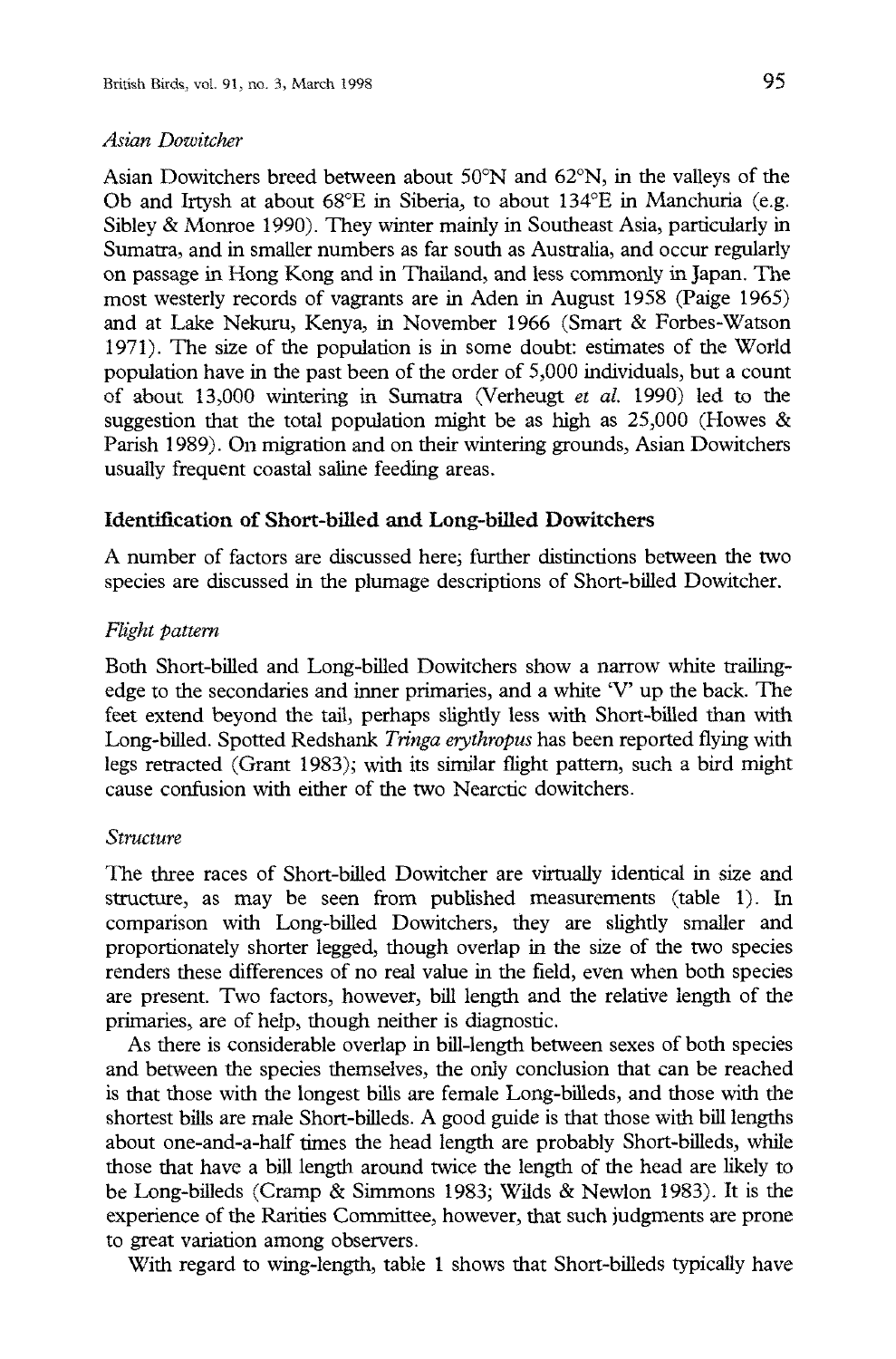**Table 1. Measurements (in mm) of the three dowitcher** *Limnodromus* **species.** Figures are mean, (range) and sample size, where known. Data for Short-billed *L. griseus* and Longbilled *L. scolopaceus* from Cramp & Simmons 1983 (who combined adult and juvenile measurements and observed that juvenile wing averages 2 mm shorter than adult) and Hayman *et al.* 1986 (total length); and for Asian *L. semipalmalus* from Higgins & Davies 1996.

| Species/race     | Sex                       | Wing                                                           | Bill                                             | Tarsus                                            | Lenath          |
|------------------|---------------------------|----------------------------------------------------------------|--------------------------------------------------|---------------------------------------------------|-----------------|
| L. g. griseus    | male<br>female            | 145 (142-150)<br>13<br>144 (140-155)<br>7                      | 58.8 (54.1-63.2)<br>-11<br>56.5 (51.0-62.7)<br>8 | 34.5 (33.3-36.3)<br>-13<br>34.5 (31.3-38.1)<br>-7 | 250-290<br>lall |
| L. g. hendersoni | male<br>female            | 142 (135-150)<br>55<br>144 (137-152)<br>59                     | 57.1 (50.8-61.2)<br>75<br>61.8 (56.2-65.9)<br>73 | 36.6 (33.8-39.3)<br>76<br>37.9 (34.0-41.3)<br>74  | races)          |
| L. g. caurinus   | male<br>female            | 146 (142-151)<br>17<br>150 (145-155)<br>16                     | 56.9 (51.5-61.5)<br>24<br>62.2 (56.6-67.7)<br>17 | 36.7 (33.4-40.0)<br>25<br>38.3 (36.8-41.2)<br>-17 |                 |
| L. scolopaceus   | male<br>female            | 140 (133-156) 107<br>145 (138-158) 96                          | 62.2 (55.3-69.3) 134<br>72.0 (63.6-78.4) 119     | 38.2 (34.0-41.5) 135<br>41.3 (36.2-46.5) 119      | 270-300         |
| L. semipalmatus  | male<br>female<br>juv/imm | 177 (172-184)<br>8<br>5<br>180 (177-185)<br>3<br>173 (172-175) | 80.2 (74.9-85.2)<br>24<br>84.6 (78.9-90.7)<br>23 | 50.7 (45.8-52.7)<br>14<br>50.8 (47.6-54.0)<br>9   | 340-360         |

marginally longer wings than do Long-billeds, particularly in comparison with body length, resulting in a subtle but useful structural difference between all but juveniles of the two species. As a consequence of the proportionately greater wing length, the folded wing-tips of Short-billeds usually extend at least to the tail tip, and typically 2-3 mm beyond, unlike Long-billeds, whose folded wing tips usually fall 1 mm or so short of the tail. This feature was originally noted by Nisbet (1961), though he mistakenly applied it to juveniles as well as to adults. In fact, the primaries appear to continue to grow for some months after fledging, so that it may not be until as late as December that the primary projection of Short-billeds becomes of value for identification. More recendy, Jaramillo & Henshaw (1995) have drawn attention to the primary projection beyond die tail-tip to aid the separation of breeding adults of the two more easterly races of Short-billed from Long-billed Dowitcher.

Of course, care has to be taken with birds that may have moulted their longest primaries. A particular case is non-breeding summer individuals in winter-type plumage, the majority of which are presumably firstsummer/second-winter. Not breeding in their first summer, they moult early to full adult winter plumage, unlike breeding adults, which may not moult until much later and may still have growing primaries into December. Thus, throughout the latter half of the year, the primary-projection criterion should be used with caution with birds in winter plumage.

Thus, in summary, observation of the primary projection beyond the tail of dowitchers in adult summer plumage is useful in confirming the species involved, though it will also be of notable value in the separation of Shortbilled and Long-billed Dowitchers in their confusingly similar non-breeding plumages. In such plumages, care must be taken to confirm that the primaries are fully grown, which is perhaps not until December with some adults,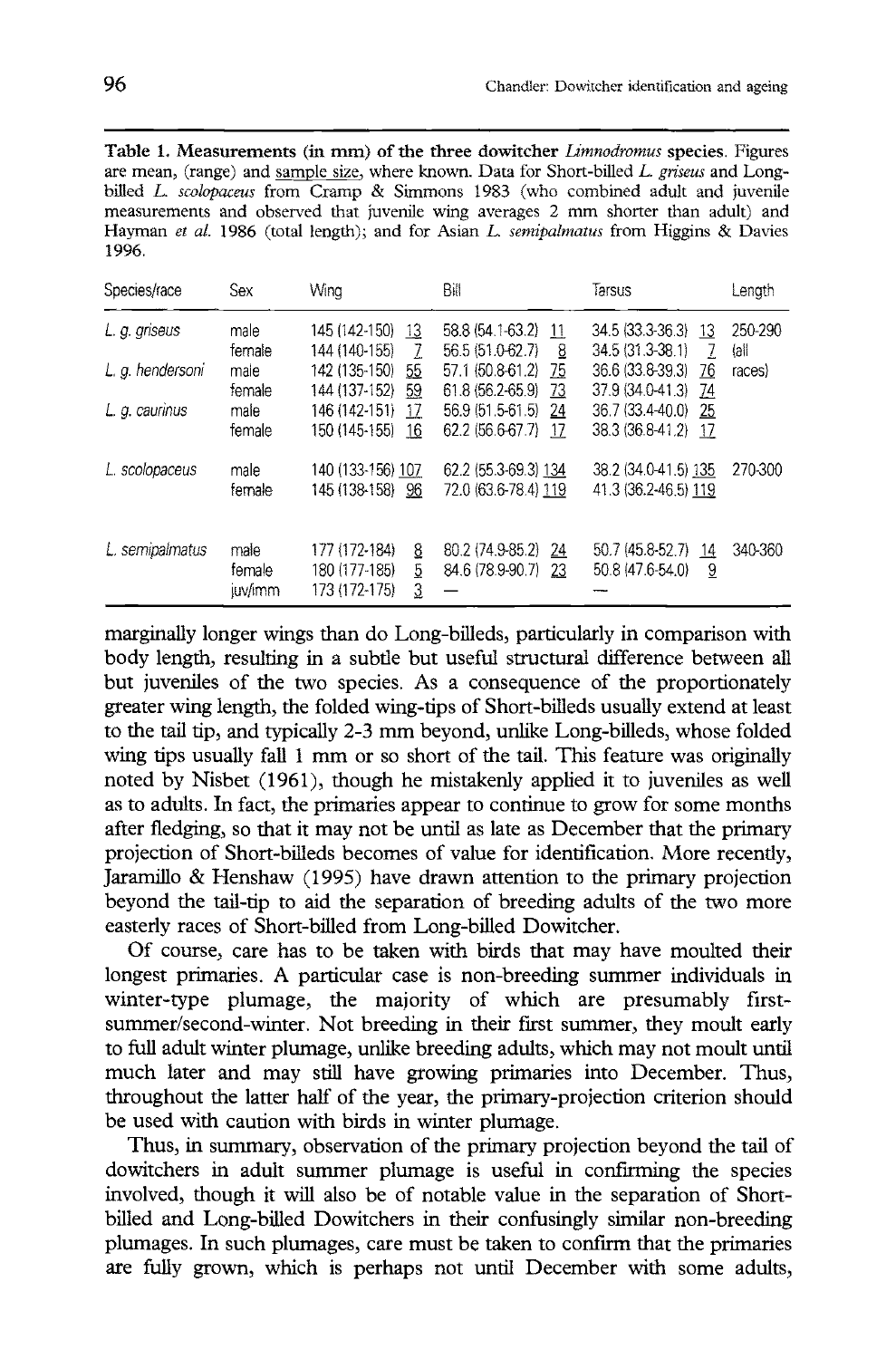**13. Juvenile Short-billed Dowitcher** *Limnodromus griseus griseus,* **Florida, USA, September 1988** *(R. J. Chandler).* Internal 'tiger-stripe' markings of scapulars and tertials are diagnostic of age and species. Relative paleness of these markings is typical of race *griseus.*  Folded primary tips fall short of end of tail, but are still growing and will eventually reach just beyond tail tip.

14. **Juvenile Short-billed Dowitcher** *Limnodromus griseus caurinus,* **moulting to firstwinter, California, USA, September 1984** *(R. J. Chandler).* Richer colour of 'tigerstripes' is typical of race *caurinus,*  but width of scapular and tertial fringes is little different from the *griseus* in plate 13.

▶ 15. First-winter Short-billed **Dowitcher** *Limnodromus griseus,*  **Florida, USA, January 1987**  *(R. J. Chandler).* Aged as firstwinter by fresh greyish mantle and scapular feathers, and identified as Short-billed by remaining worn (pointed) juvenile 'tiger-striped' tertial. Note that, by this age, primary tips fall beyond tail, but only by 1 mm or so. Breast lightly spotted.

**16. Presumed first-summer Short-billed Dowitcher** *Limnodromus griseus,* **Texas, USA, April 1994** *(R. J. Chandler).* In non-breeding plumage in April, this individual presumably will not breed. Not heard to call (and thus not confirmed as Short-billed), but feeding in salt water with large flock of breeding-plumaged Short-billeds. Primary tips extending beyond tail and fine spotting on white of lower breast support identification.

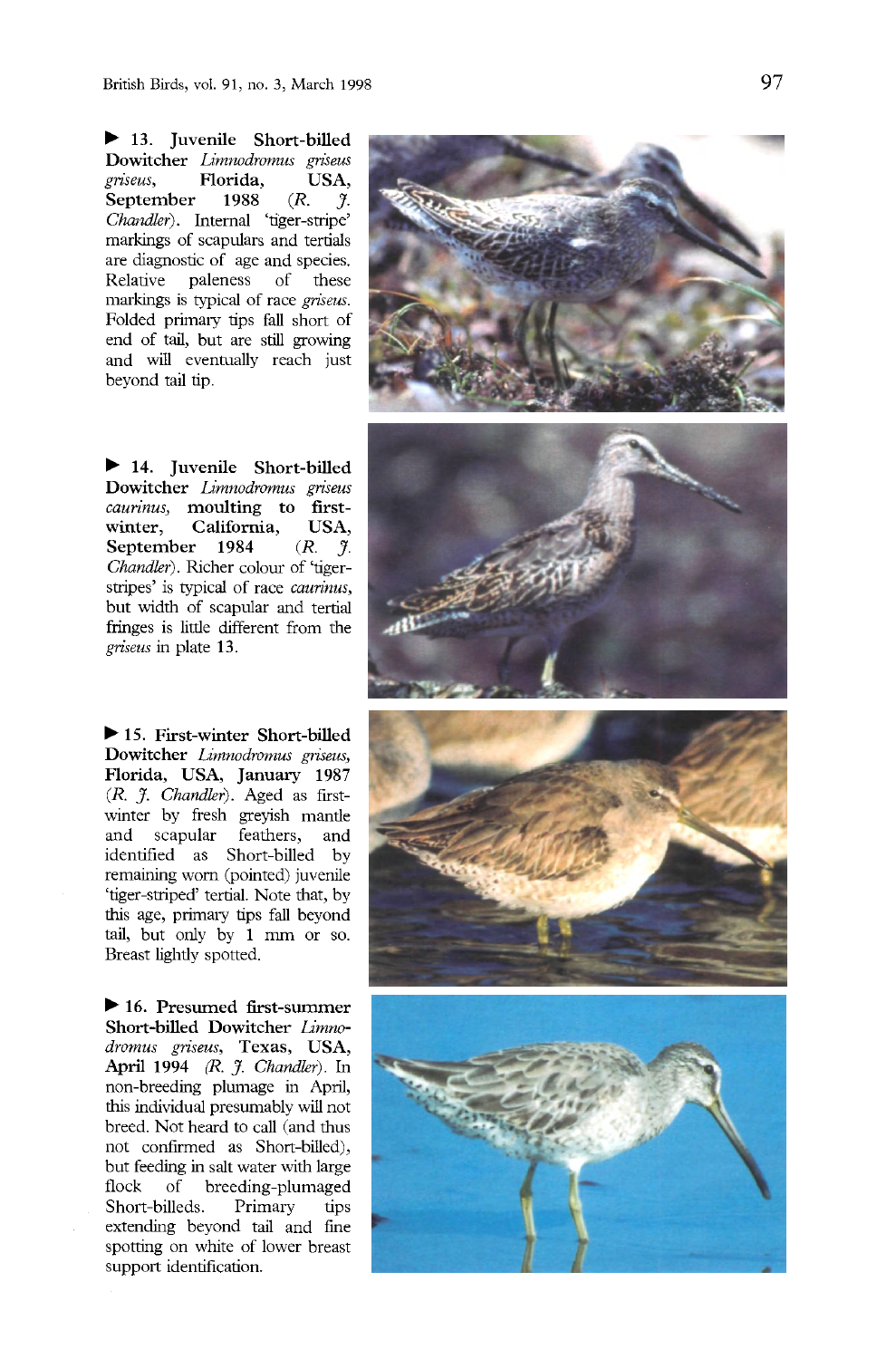

**17. Second-winter Shortbilled Dowitcher** *Limnodromus griseus,* **Florida, USA, September 1988** *(R J. Chandler).* In near-complete non-breeding plumage in September. Not heard to call, but with large flock of Shortbilleds in a salt-water area; spotting on white of breast also supports identification as Short-billed Dowitcher. Primary tips fall short of tail, but this likely to be result of moult, the just-visible pointed tip below longest new primary being a retained juvenile primary.

18. **Adult winter Shortbilled Dowitcher** *Limnodromus griseus,* **Florida, USA, January 1987** *{R. J. Chandler).* At same salt-water site as plate 15; lacks any juvenile scapulars or tertials and hence adult, identified as Short-billed from finely spotted breast and primary projection beyond tail.

**19. Adult summer Shortbilled Dowitcher** *Limnodromus griseus griseus,* **New Jersey, USA, date not known** *{A. & E. M*om's/Windrush). Identified as race *griseus* on basis of relatively narrow rusty upperpart fringes, extensive barring on sides of breast, and large area of white on lower breast and flanks reaching as far as vent.

**20. Adult summer Shortbilled Dowitcher** *Limnodromus griseus hendersoni,* **Texas, USA, April 1994** *(R. J. Chandler).*  Identified by primary projection beyond tail, scapulars and tertials lacking white tips, and underpart pattern, and as race *hendersoni*  by broadly fringed upperpart feathers, and sparsely spotted orange-peach underparts with white confined to vent.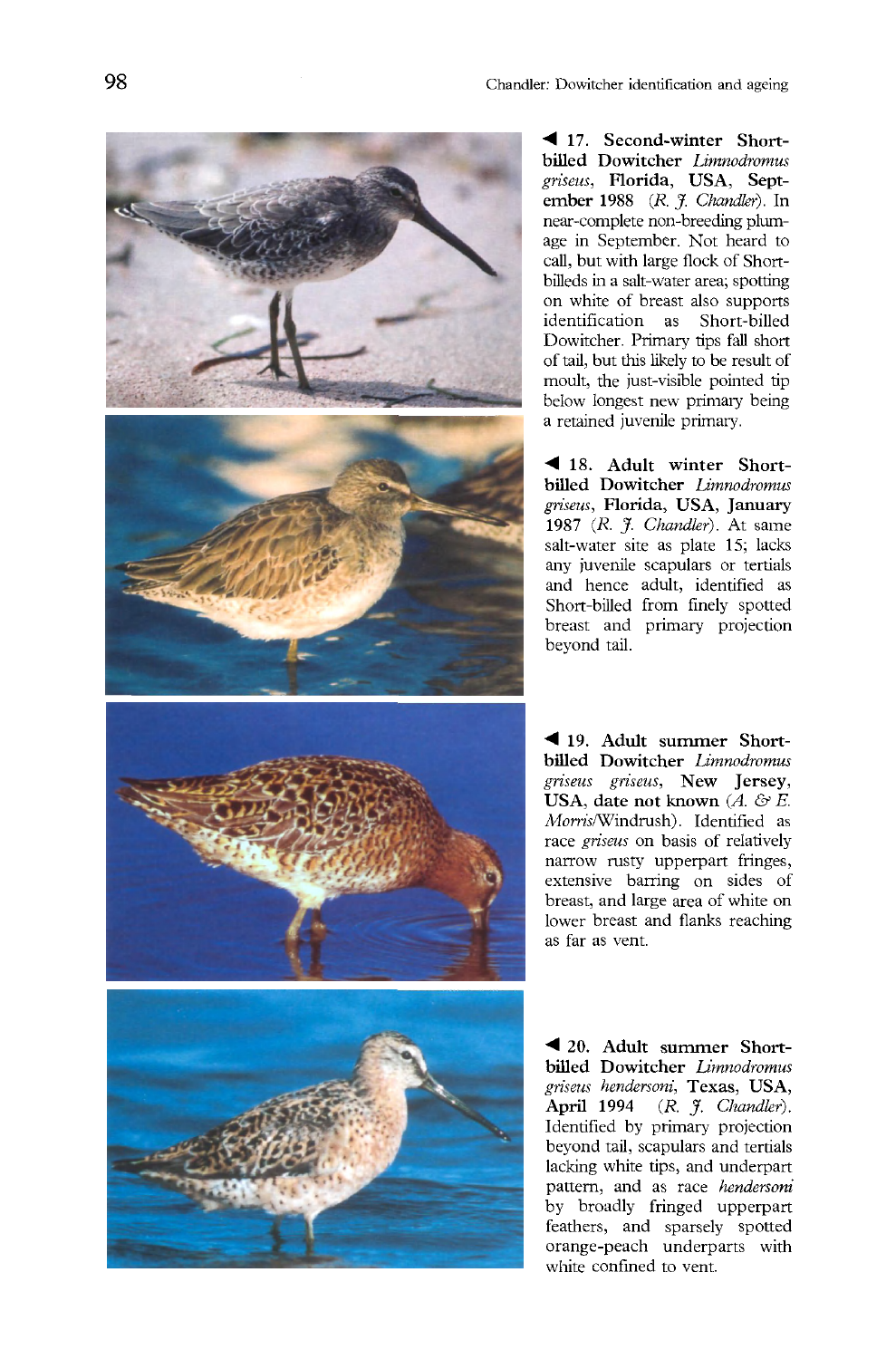**21. Adult summer Shortbilled Dowitcher** *Limnodromus griseus caurinus,* **California, USA,**  April 1992 (R. J. Chandler). Identified by primary projection beyond tail and by strongly spotted underparts, particularly on sides of breast, where Longbilled Dowitcher would be barred. This race most closely resembles Long-billed, and often, as with this individual, has white tips to scapulars and tertials, a feature not shared by other two races of Short-billed Dowitcher.

22. **Juvenile Long-billed Dowitcher** *Limnodromus scolopaceus,* **California, USA, September** 1984 *Chandler).* Identified and sexed as female by bill length in excess of twice head-length. Plain, dark upperparts with narrow, slightly spotted fringes to scapulars and tertials.

**23. Presumed first-summer Long-billed Dowitcher** *Limnodromus scolopaceus,* **Texas, USA, April 1994** *(R. J. Chandler).* **In**  freshwater marsh, with adult summer Long-billed Dowitchers, though this individual did not call. Breast pattern more like Shortbilled, but primary tips, cloaked by tertials, clearly fall short of end of tail; unlikely to be in primary moult at this early date, and therefore presumed to be Longbilled. Very worn wing-coverts consistent with first-summer. Bill length indicates male.

▶. **24. Adult Long-billed Dowitcher** *Limnodromus scolopaceus,* **moulting to adult winter, California, USA, September 1984** *(R. J. Chandler).* Has classic Long-billed grey winter-plumaged breast with sharp unspotted lower border, and shows well broader dark tail bars. Though primary tips are expected to fall short of tail, is clearly in primary moult, so no conclusions can be reached regarding primary projection (or lack of it).







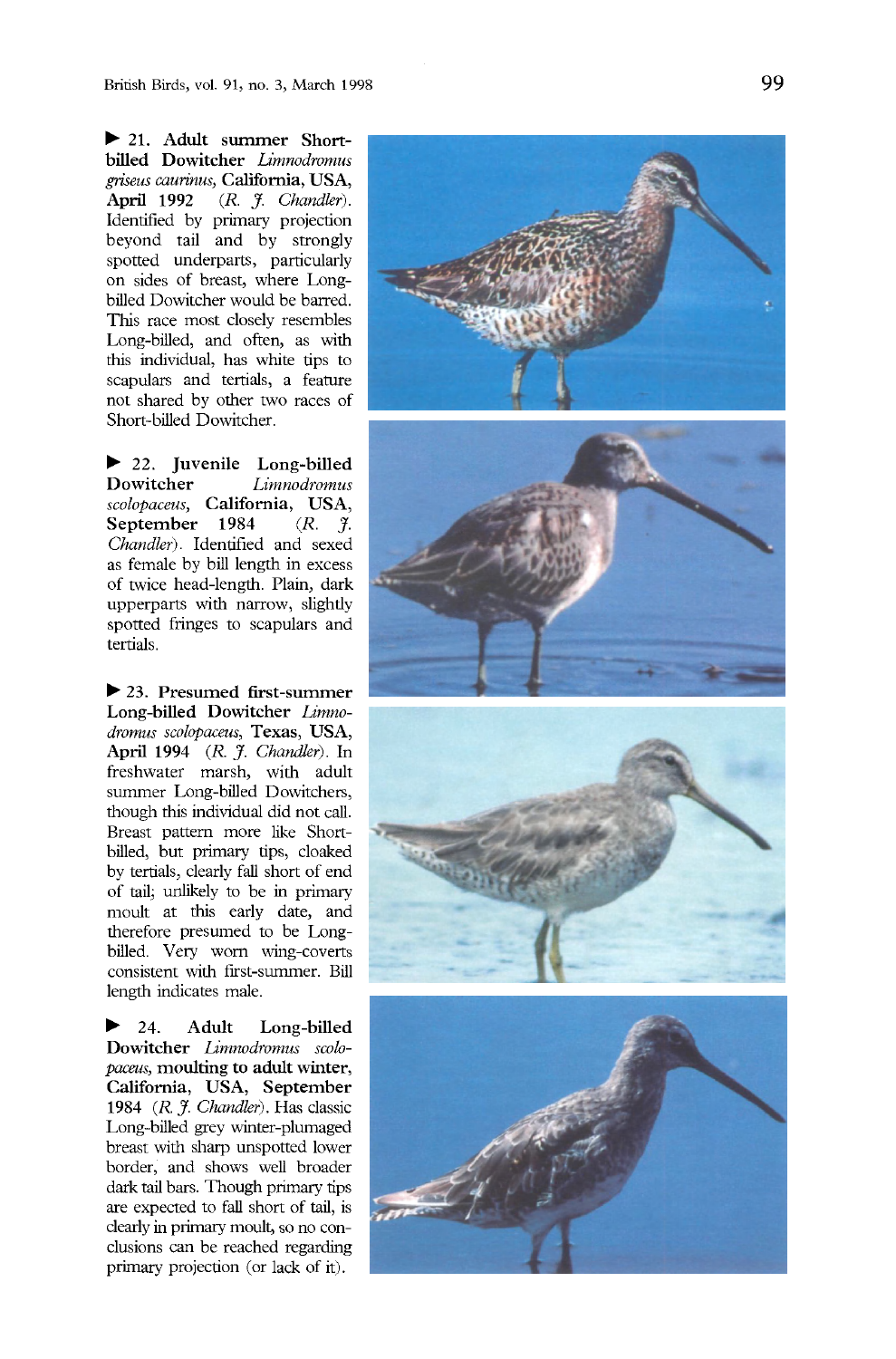

**25. Adult summer Longbilled Dowitcher** *Limnodromus scolopaceus,* **California, USA, April 1992** *(R. J. Chandler).*  Identified to species by white tips to scapulars and tertials, broad dark barring on tail, no primary projection beyond tail, and 'keek' call when flushed. Underparts have strong dark barring on sides of breast and flanks, with broad white fringes typical of fresh summer plumage which will wear off by early June.

26. **Juvenile Asian**   $Limnodromus$ *semipalmatus,* **Japan, August 1986** *(T. Ishii).* Note flesh-pink base to blunt-tipped bill; among dowitchers, this is diagnostic of both age and species.

27. **Adult winter Asian Dowitcher** *Limnodromus semipalmatus,* **Western Australia, April 1995** *(R. J. Chandler).* 

**28. Adult summer Asian Dowitcher** *Limnodromus semipalmatus,* **Western Australia, April 1995** *(R. J. Chandler).*  Compare size and bill colour with (out-of-focus) Bar-tailed Godwit *Limosa lapponica baueri*  just behind. This race of Bartailed Godwit is slightly larger than the western Palearctic *L. I. lapponica;* also seen are Red Knots *Calidris canutus rogersi.*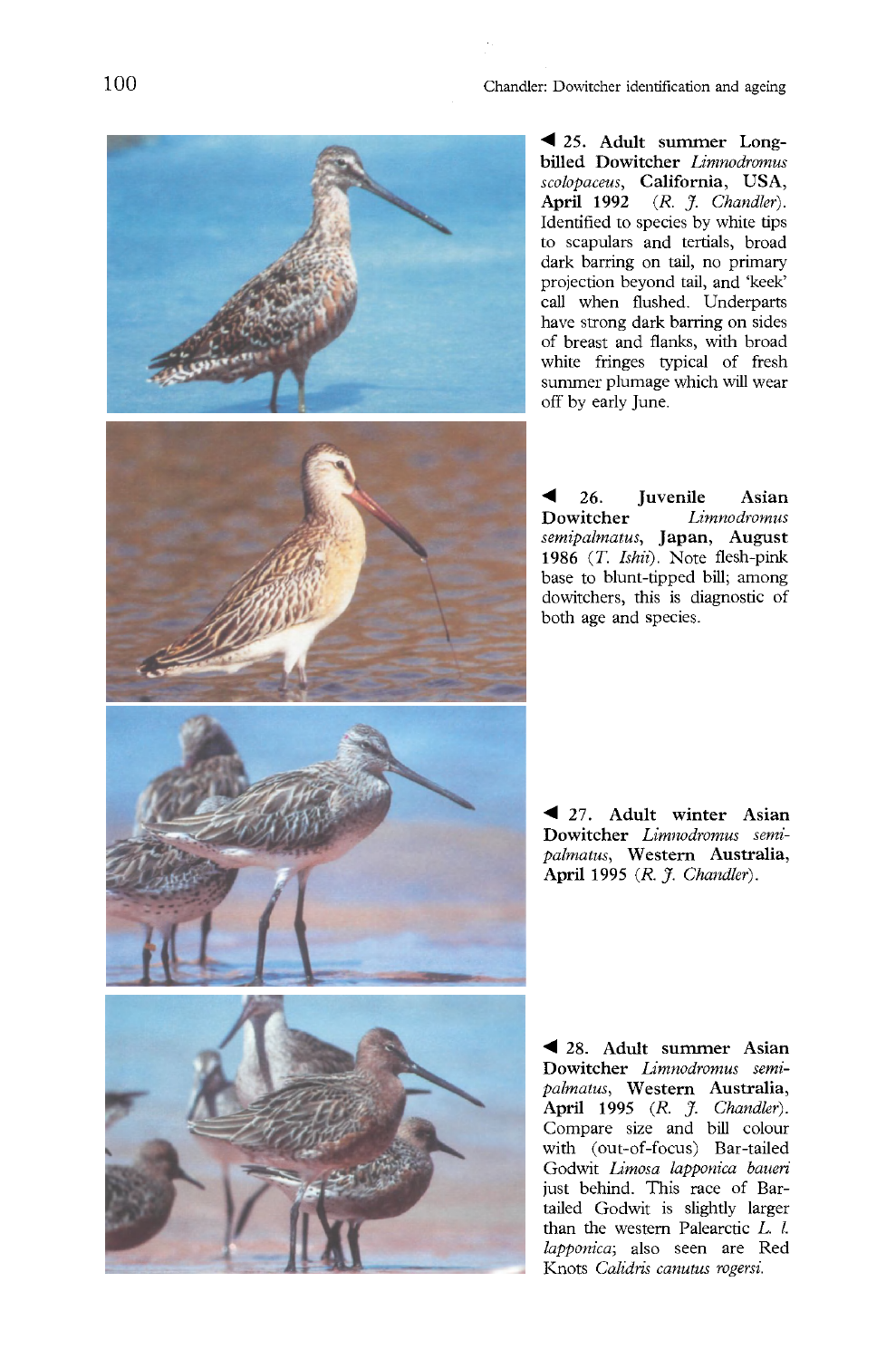though at any time one showing primary projection beyond the tail should be a Short-billed Dowitcher. Since many first-years of both species retain the diagnostic juvenile scapulars and tertials until at least December, it may be that, with care, many individuals which are largely in winter plumage can be identified during the autumn and the early part of the winter.

#### *Calls*

The single best character for distinguishing the two species is the call. Shortbilled has a mellow, rapidly repeated 'tu-tu-tu', while Long-billed gives a higherpitched, thin 'keek', sometimes singly, but often repeated several times. It is the pitch of the call, rather than the number of repetitions, that is important.

#### *Bare-part colours*

At all ages and with both species, the bill is horn-coloured, darker distally, sometimes, particularly in winter, with a yellowish base. The legs of both species are dull greenish-yellow.

#### *Tail patterns*

The tails of both Short-billed and Long-billed Dowitchers are barred at all ages and in all plumages. This barring is black-and-white in juvenile and nonbreeding plumages, with the white often being replaced by pale rusty orange in full adult breeding plumage, but not on individuals that acquire breeding plumage in their first summer (Paulson 1993). Occasionally, the pattern may be more complex than straightforward barring. The extent and pattern of the markings shown by the two species were reviewed by Wilds  $&$  Newlon (1983) and Wilds (1990). In summary, they concluded that Short-billed Dowitcher usually has the light bars wider than the black, while on Long-billed this is never the case, and the pale bars are usually much narrower. Thus, if the tail pattern can be seen, it can provide a useful indication of the species involved, though apparently some 'western' Short-billeds are an exception to this rule (Paulson 1993),

#### *Other factors*

*A* further useful distinction between the two species that applies in North America, though it is less likely to be of the same value with vagrants, is the habitat in which they are found feeding. When not breeding, Short-billeds are usually encountered in saline environments (coastal mudflats and salt-marsh pools), while Long-billeds are usually found in freshwater habitats. Obviously, this distinction can apply only where they have access to both fresh and saline environments.

#### **Identification of Asian Dowitcher**

#### *Flight pattern*

Asian Dowitcher has a wide, pale (not white) trailing edge to the wing, reaching across the secondaries and the inner primaries. The back, rump,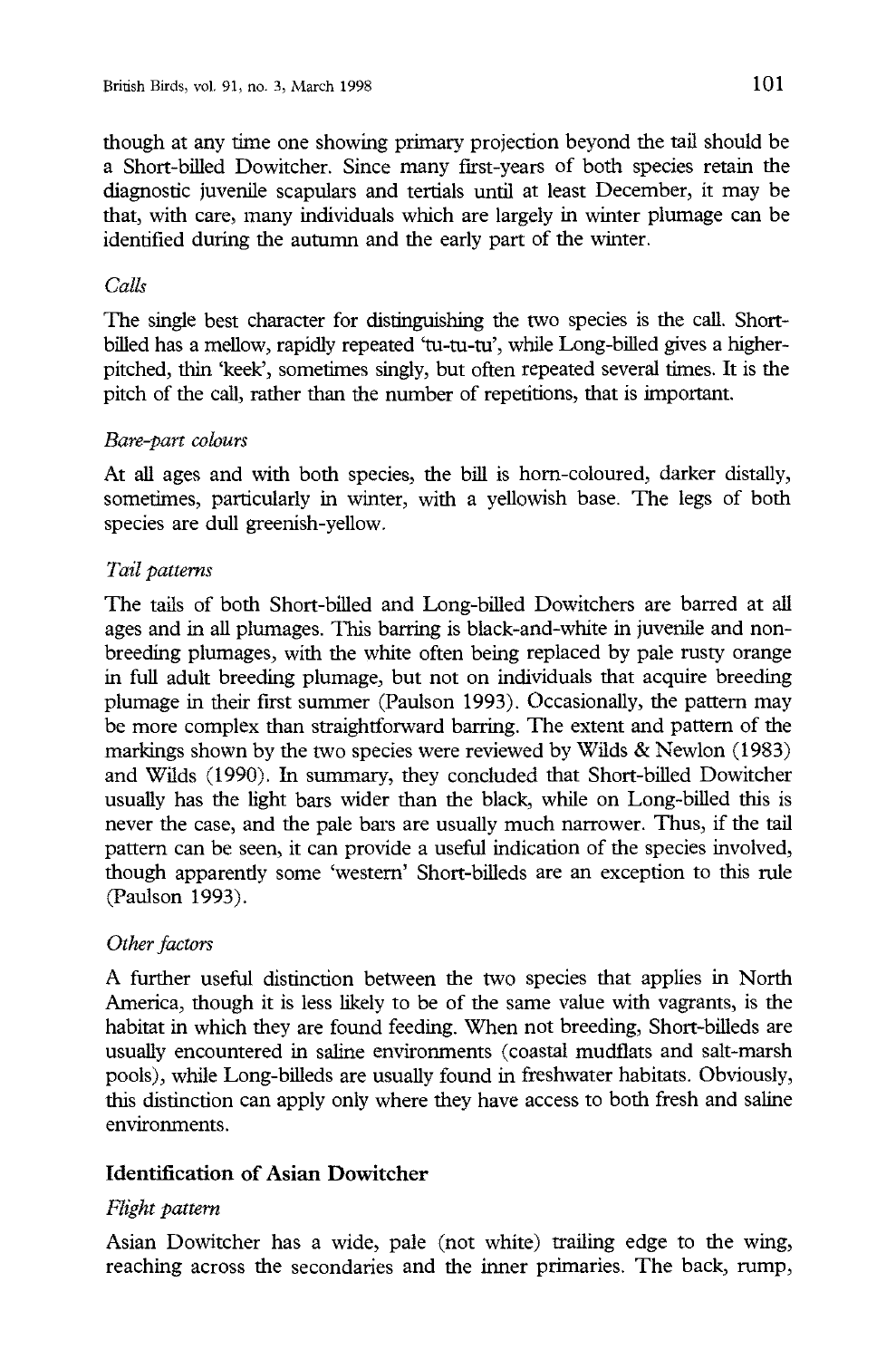uppertail-coverts and tail are pale but finely barred, and thus lack the contrast in flight-pattern shown by the other two dowitcher species. This flight pattern is similar to that of the eastern Palearctic race of Bar-tailed Godwit *Limosa lapponica baueri,* with which it regularly associates, which has a barred rump and dark back, unlike the western race *L. I. lapponica* with its white rump and back. The underwing of Asian Dowitcher is pale and unbarred, like that of *L. I. lapponica* but quite unlike the heavily barred underwing of *L. I. baueri.* 

#### *Structure and bare-part colours*

Asian Dowitchers are considerably larger than either Short-billed or Longbilled Dowitchers. In size, they are somewhat smaller than the eastern Bar-tailed Godwit, and thus will be closer to, but still smaller than, western Bar-tailed Godwit. The long, straight, parallel-sided, blunt-tipped bill is allblack in the adult, but has an extensive pale base to the lower mandible in the juvenile. When standing, the bill is held at about  $30^{\circ}$  to the horizontal. The expanded bill tip so often referred to in the literature is not particularly obvious in the field, and is best described as 'blunt-tipped'. Females are on average slighdy longer billed, though there is a great deal of overlap between the sexes (table 1). The legs are proportionately longer than those of the other two dowitchers, and are grey-black at all ages.

The combination of significantly greater size, longish black legs and, in all but juvenile plumage, the prominent all-black bill and different flight pattern should easily distinguish Asian Dowitcher from both Short-billed and Longbilled Dowitchers. Bill shape and colour and, in flight, the lack of clear white on the rump and back and the white underwing provide separation from the western race of Bar-tailed Godwit.

#### *Calls*

Generally silent, but with a yelping 'chep-chep' or 'chowp', and a soft moaning 'kiaow' (Hayman et al. 1986; Higgins & Davies 1996).

#### Plumages

#### *Short-billed Dowitcher*

The three races show plumage differences as breeding adults, and there are also differences between juveniles of *caurinus* and those of the other two races. In adult non-breeding plumage, the races of Short-billed are inseparable in the field.

#### ADULT SUMMER

Adults of all races acquire summer plumage by about the end of the first third of April, and the majority of both Short-billed and Long-billed Dowitchers also do so in their first summer.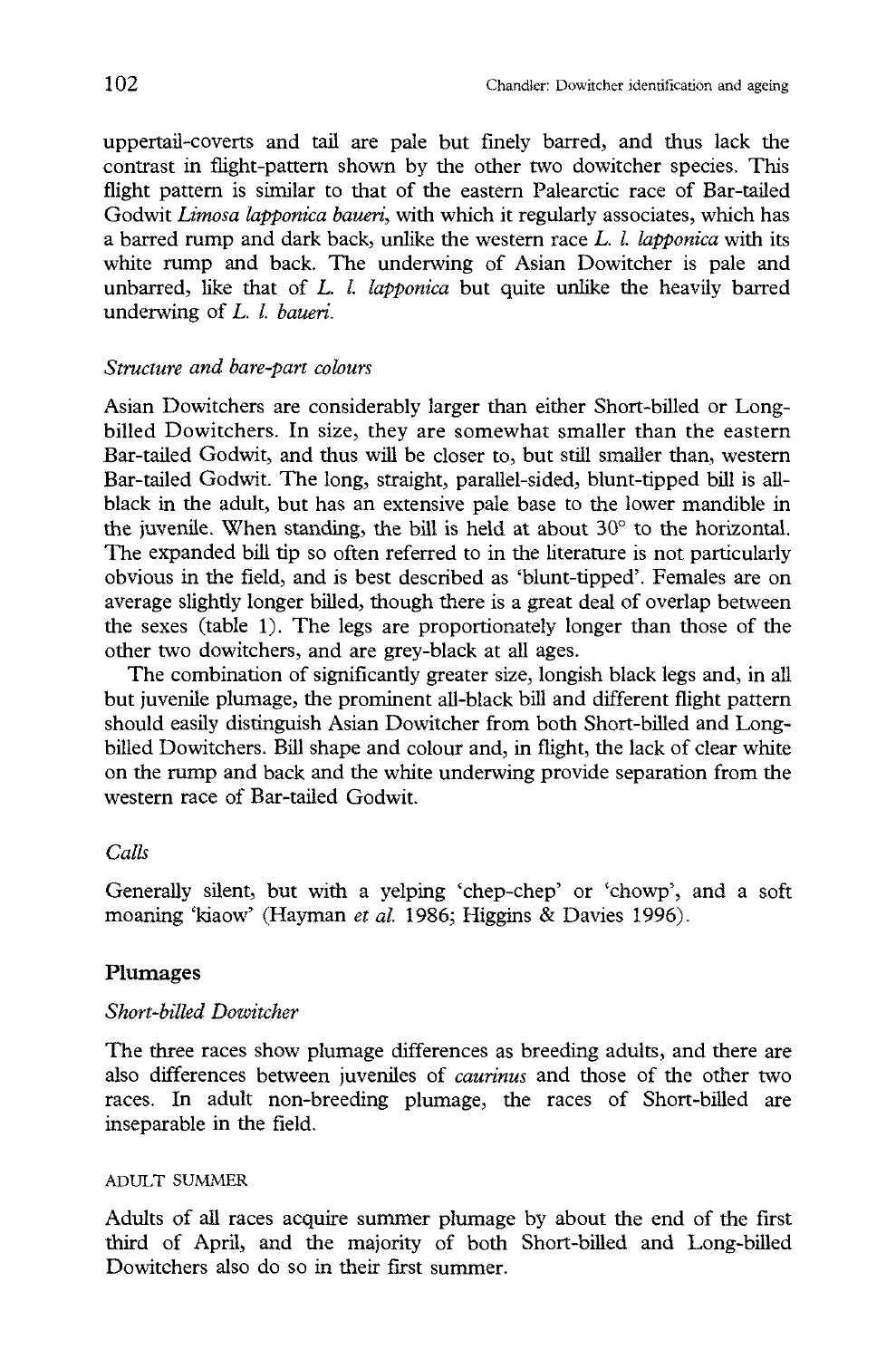#### Race *griseus*

The main differences between the three races of Short-billed Dowitcher are the brightness of the upperparts, which is the result of the colour and width of the mantle and scapular fringes on otherwise black feathers, and, on the underparts, the degree of spotting and barring and the extent of white. On *griseus,* the upperparts are relatively dull and dark, with generally narrow fringes, grey-buff on the mantle but rather brighter, more rusty-orange on the scapulars and tertials. Internal markings on these feathers are relatively narrow and are coloured similarly to the fringes.

During the course of the summer, *griseus* changes rather little, though it does become slightly darker as a consequence of the wear of the feather fringes. On the neck and breast, there is dense dark spotting and barring (which adds to the general impression of darkness), barring dominating on the sides of the neck and breast and on the flanks, with spotting prevailing on the centre of the breast. The underparts typically have a rather dull brownishorange ground colour which extends from the neck to the breast, and often to the flanks and undertail-coverts; the belly and vent are white. Some coloured feathers may be present on the white areas, and the flanks especially may show patches of white. The general effect in the field is of a rather dark bird with heavy underpart spotting and barring, though with a white belly and vent.

#### Race *hendersoni*

This is the brightest of the races, with broad rusty-yellow fringes and extensive internal markings on the mantle feathers, scapulars and tertials. Wear reduces the width of the fringes, giving a darker appearance, but the bright internal feather markings remain. The neck, breast and belly are spotted, sometimes extensively, but more usually quite sparsely, particularly on the belly, while any barring is confined to the flanks. The undertail-coverts are spotted, sometimes with some barring. The underparts are almost completely coloured, a distinctive orange-peach, any white being confined to the area of the vent. Unlike Longbilled, white fringes on the underparts in fresh plumage are narrow and quickly wear away. The general effect is of a bird with rather bright upperparts, and relatively unspotted orange-peach underparts with little if any white.

#### Race *caurinus*

The fringes and internal markings of the mantle feathers, scapulars and tertials are usually rusty-orange and of intermediate width compared with those of the other two races. In fresh plumage, some scapulars and tertials may have white tips, which can cause confusion with breeding Long-billed, whose scapulars and tertials have extensive white tips. On the underparts, the dark markings are rather more variable than is usually the case with the other two races, and in the extreme can approach the extensive markings of *griseus* or the sparseness of markings of some *hendersoni;* usually, the markings are close to those of typical *griseus.* The ground-colour of the underparts is similar to that of *griseus,* dull brownish-orange, with a variable extent of white on the vent and lower belly.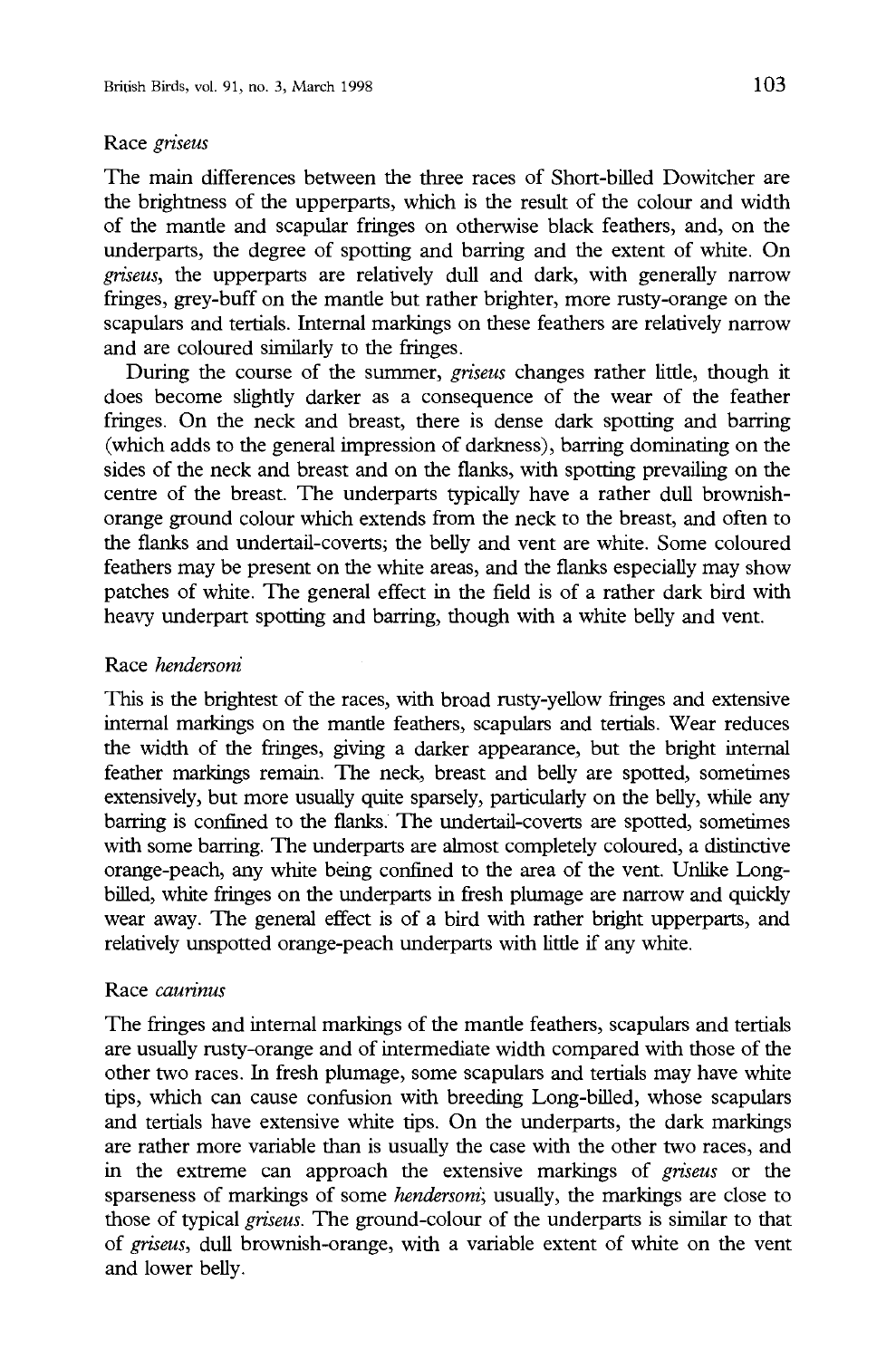#### ADULT WINTER AND FIRST-WINTER

Individuals in this plumage provide the observer with the greatest difficulty in separating Short-billed and Long-billed Dowitchers. Both species have plain brown-grey upperparts, with a grey neck and upper breast, and the differences between the species are quite subtle. All three races of Short-billed Dowitcher are similar in non-breeding plumage, having the throat and upper-breast light grey, usually with sparse darker spotting and speckling on the grey areas which spills onto the white of the lower breast. Typical 'classic' Long-billeds have a near-uniform medium grey breast with a sharp lower boundary, though some individuals can appear more streaked and spotted, closer to Short-billed.

The small proportion of first-summers which are non-breeders may move north of their wintering area, but apparently they do not reach the breeding grounds and do not acquire summer plumage. Rather, they retain first-winter plumage and probably moult early to adult winter.

#### *IUVENILE*

Juveniles of all three races have a similar distinctive plumage. The upperpart feathers are dark brown with broad golden-buff fringes and extensive and quite variable internal markings. The markings are particularly obvious on the tertials, one or two of which may be retained at least until January. These strongly marked feathers are diagnostic in separating juvenile Short-billed and Longbilled Dowitchers, the latter having very plain feathers which give it a much darker appearance. The wing-coverts of Short-billed Dowitcher are brown with pale buff or off-white fringes. The underparts are white, with the upper breast finely streaked brown, often over a buff-brown wash, with sparse spotting and some barring on breast-sides and flanks, and spotting on undertail-coverts. The pale upperpart fringes and internal markings of *caurinus* are more rufous (e.g. Wilds & Newlon 1983) and narrower than in the other two races, though wear and fading can render these distinctions of little value in the field.

In North America, the first migrant juvenile Short-billeds move south from their natal areas in early August. Juvenile Long-billeds appear later, from mid August in the Pacific northwest and typically mid September in the east (at about the time when the first vagrant juveniles occur in western Europe), and may join flocks of juvenile Short-billeds. In mixed flocks, Short-billeds can look slightly smaller, as a result of their shorter legs, but more particularly they are brighter and paler than Long-billeds and consequently can be separated at quite long distances.

#### *Long-billed Dowitcher*

#### ADULT SUMMER

This plumage is acquired by about mid April. The upperpart feathers, as with Short-billed, are black, but the fringes and internal markings are cinnamon or chestnut, darker than on Short-billed. In fresh plumage (April/May), the tips of the lower rear scapulars and tertials are white, though the feather shaft is dark. This is a useful feature for separation from Short-billed, though in fresh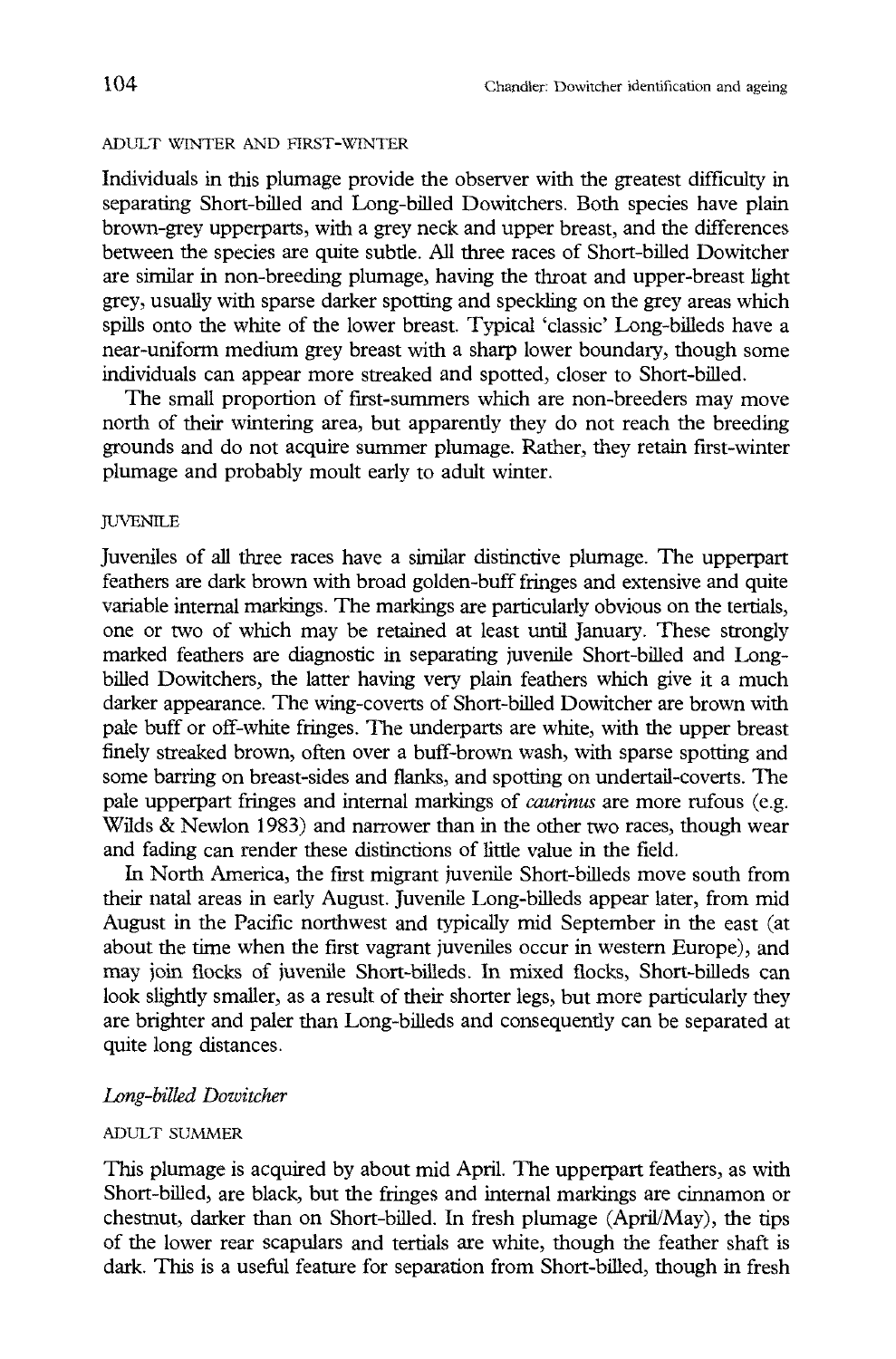plumage some *caurinus* can show rather pale tips to these feathers. The underparts are darker than on any Short-billed, the ground colour being a dull orange-red. The ground colour extends from neck to vent, though in fresh plumage the feathers have extensive white fringes. These fringes wear away by early June. The sides of the breast and flanks have extensive dark barring, each feather having a single bar so that the barring is generally more obvious than on even the most strongly marked Short-billed. The neck and breast are extensively spotted.

#### ADULT WINTER AND FIRST-WINTER

The upperparts are plain brown-grey, though typically darker than on Shortbilled Dowitcher. The underparts have the throat and upper-breast plain medium grey, with a sharp lower boundary with the white lower breast, and they generally lack the fine spotting shown by Short-billed Dowitchers.

#### *IUVENILE*

This is a much more uniform bird than juvenile Short-billed, with head and neck medium grey-brown and with an indistinct supercilium which is most obvious in front of the eye. The upperparts are a darkish grey-brown, with neat, narrow, often finely spotted pale fringes. There are often no internal markings on any feathers, but occasionally there may be faint narrow pale patterning on the tertials. The underparts are very similar to those of juvenile Short-billed, with faint dark streaking over a pale buff wash on the breast, light spotting on the flanks and heavier spotting on the vent and undertail-coverts.

#### *Asian Dowitcher*

#### ADULT SUMMER

Crown and lores dark brown, with forepart of supercilium often white. Upperparts fairly dark brown-grey, individual feathers having diffuse rufousbrown and/or pale grey fringes. Head, neck, breast and upper belly are chestnut-red, lower belly, vent and undertail-coverts white, with dark spotting on sides of lower belly and barring on undertail-coverts. There is dark fine spotting on lower neck and upper breast, with some rather variable dark barring on sides of breast; in fresh plumage, many of the chestnut-red underpart feathers have narrow white fringes.

#### ADULT WINTER AND FIRST-WINTER

A plain, uncoloured version of adult summer, lacking any trace of red on upperpart feathers and with underparts white rather than chestnut-red. Foresupercilium white; upperpart feathers brown-grey with off-white fringes, throat and upper-breast finely streaked and spotted dark grey. Flanks and undertail-coverts with chevrons and dark bars.

It is not known if Asian Dowitchers breed in their first summer, but small numbers of first-summer individuals in winter-type plumage regularly remain during the breeding season in both Australia and Sumatra.